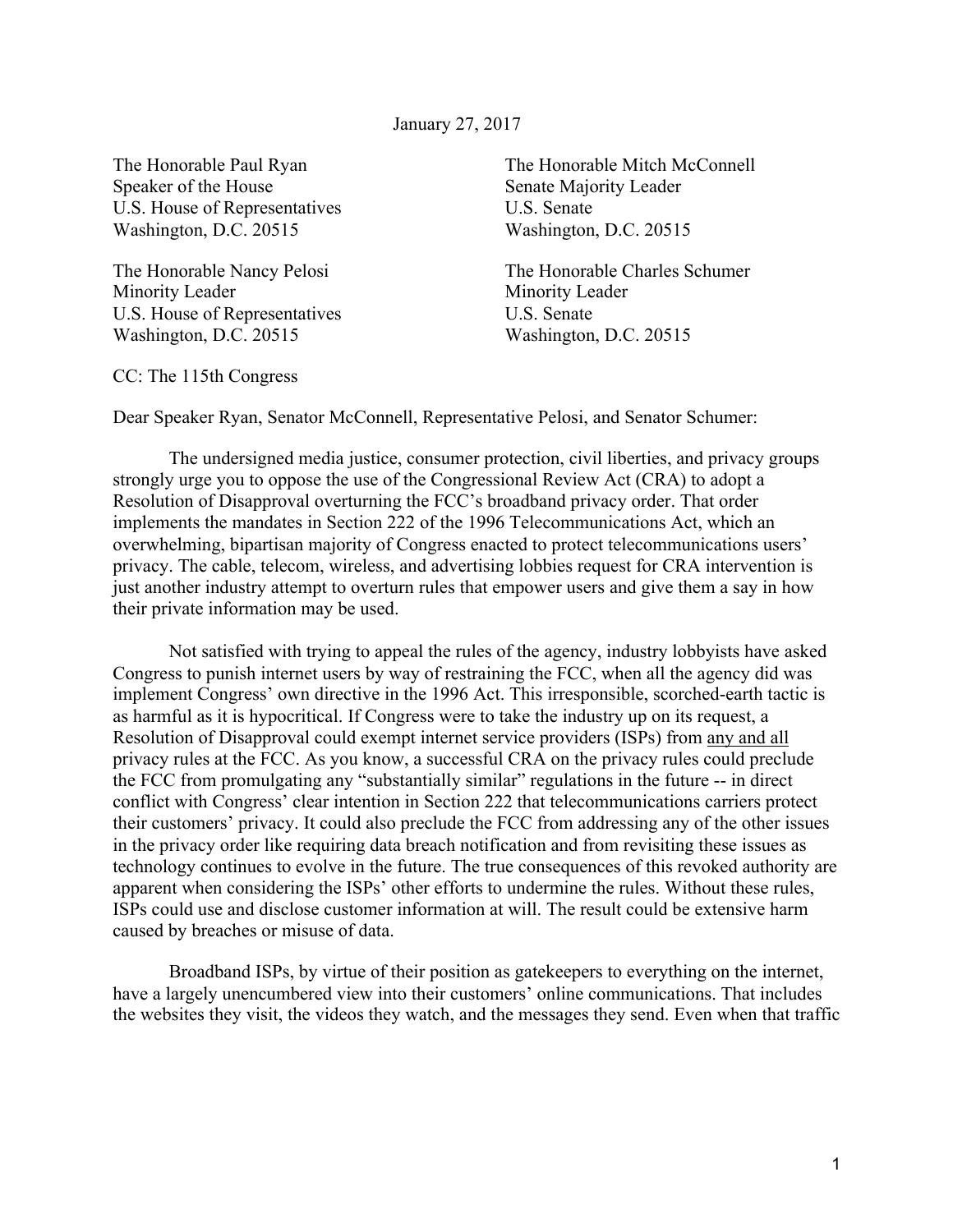is encrypted, ISPs can gather vast troves of valuable information on their users' habits; but researchers have shown that much of the most sensitive information remains unencrypted.<sup>1</sup>

The FCC's order simply restores people's control over their personal information and lets them choose the terms on which ISPs can use it, share it, or sell it. Americans are increasingly concerned about their privacy, and in some cases have begun to censor their online activity for fear their personal information may be compromised.<sup>2</sup> Consumers have repeatedly expressed their desire for more privacy protections and their belief that the government helps ensure those protections are met.<sup>3</sup> The FCC's rules give broadband customers confidence that their privacy and choices will be honored, but it does not in any way ban ISPs' ability to market to users who opt-in to receive any such targeted offers.

The ISPs' overreaction to the FCC's broadband privacy rules has been remarkable. Their supposed concerns about the rule are significantly overblown. Some broadband providers and trade associations inaccurately suggest that this rule is a full ban on data use and disclosure by ISPs, and from there complain that it will hamstring ISPs' ability to compete with other large advertising companies and platforms like Google and Facebook. To the contrary, ISPs can and likely will continue to be able to benefit from use and sharing of their customers' data, so long as those customers consent to such uses. The rules merely require the ISPs to obtain that informed consent.

The ISPs and their trade associations already have several petitions for reconsideration of the privacy rules before the FCC. Their petitions argue that the FCC should either adopt a "Federal Trade Commission style" approach to broadband privacy, or that it should retreat from the field and its statutory duty in favor of the Federal Trade Commission itself. All of these suggestions are fatally flawed. Not only is the FCC well positioned to continue in its statutorily mandated role as the privacy watchdog for broadband telecom customers, it is the only agency able to do so. As the 9th Circuit recently decided in a case brought by AT&T, common carriers are entirely exempt from FTC jurisdiction, meaning that presently there is no privacy replacement for broadband customers waiting at the FTC if Congress disapproves the FCC's rules here.

This lays bare the true intent of these industry groups, who also went to the FCC asking for fine-tuning and reconsideration of the rules before they sent their CRA request. These groups now ask Congress to create a vacuum and to give ISPs carte blanche, with no privacy rules or enforcement in place. Without clear rules of the road under Section 222, broadband users will have no certainty about how their private information can be used and no protection against its

 <sup>1</sup> Upturn, "What ISPs Can See: Clarifying the Technical Landscape of the Broadband Privacy Debate," at 6-7 (Mar. 2016), available at https://www.teamupturn.com/ reports/2016/ what-ispscan-see.

<sup>&</sup>lt;sup>2</sup> Rafi Goldberg, Lack of Trust in Internet Privacy and Security May Deter Economic and Other Online Activities, NTIA (May 13, 2016), https://www.ntia.doc.gov/blog/2016/lack-trust-internetprivacy-and-security-may-deter-economic-and-other-online-activities.

<sup>3</sup> OTI Reply Comments, FCC WC Docket No. 16-106 (Filed July 7, 2016) at 21-27 (explaining that consumers desire more control over and more protections for their data and how it is collected, used, and shared).